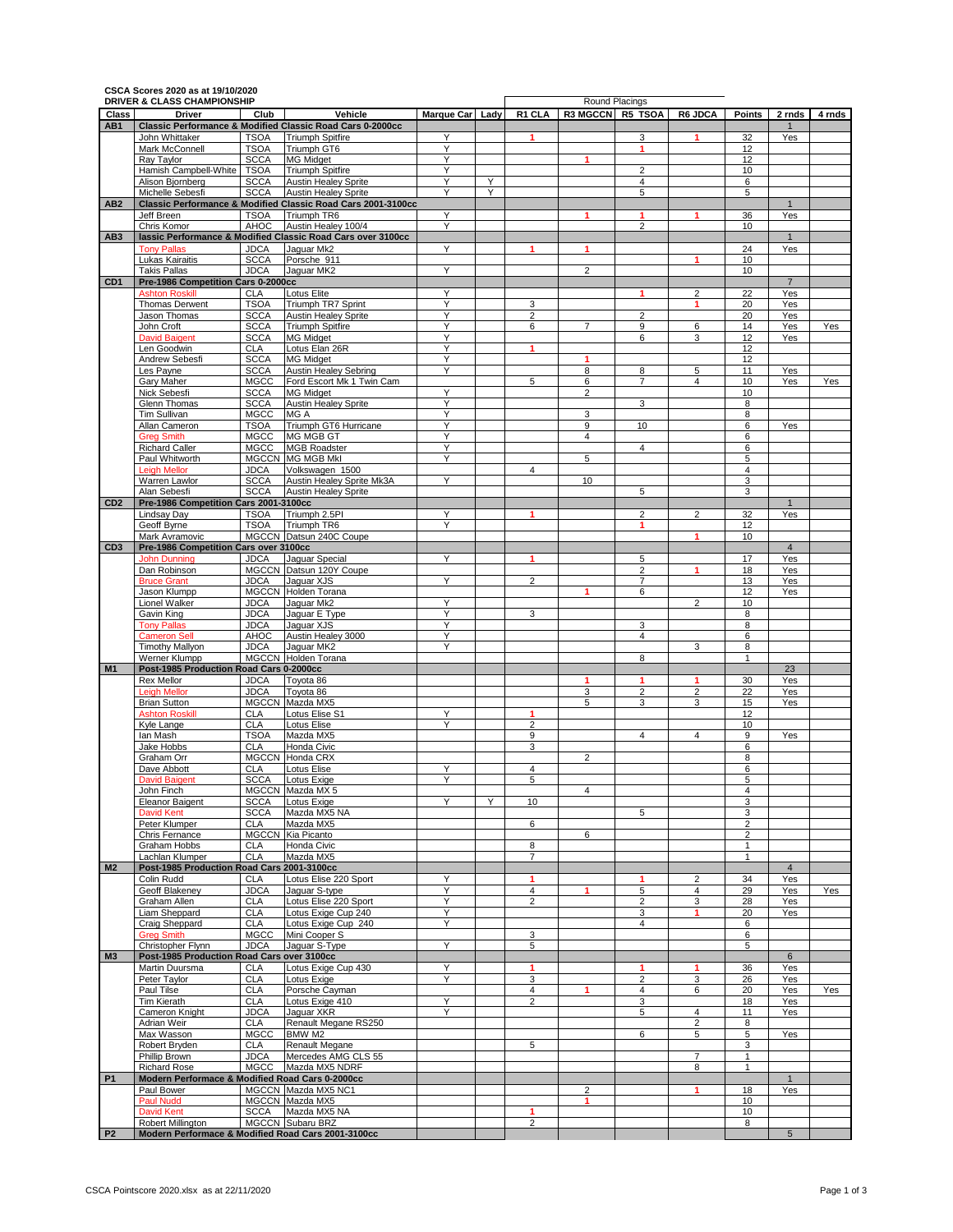## **CSCA Scores 2020 as at 19/10/2020**

| <b>DRIVER &amp; CLASS CHAMPIONSHIP</b> |                        |            |                        |                    | Round Placings |        |                 |         |                |               |        |        |
|----------------------------------------|------------------------|------------|------------------------|--------------------|----------------|--------|-----------------|---------|----------------|---------------|--------|--------|
| <b>Class</b>                           | <b>Driver</b>          | Club       | Vehicle                | <b>Marque Carl</b> | Ladv           | R1 CLA | <b>R3 MGCCN</b> | R5 TSOA | <b>R6 JDCA</b> | <b>Points</b> | 2 rnds | 4 rnds |
|                                        | <b>Richard Wodhams</b> | <b>CLA</b> | Lotus Elise            |                    |                |        |                 |         |                | 48            | Yes    | Yes    |
|                                        | Steve Madden           | <b>CLA</b> | Lotus Exige            |                    |                |        |                 |         |                | 20            | Yes    |        |
|                                        | Emiliano Valdes        | <b>CLA</b> | Lotus Exige S          |                    |                |        |                 |         |                | 16            | Yes    |        |
|                                        | <b>Rick Vincent</b>    |            | MGCCN Lotus Elise 111R |                    |                |        |                 |         |                | 16            | Yes    |        |
|                                        | Melanie Valdes         | <b>CLA</b> | Lotus Exige S          |                    |                |        |                 |         |                |               | Yes    |        |